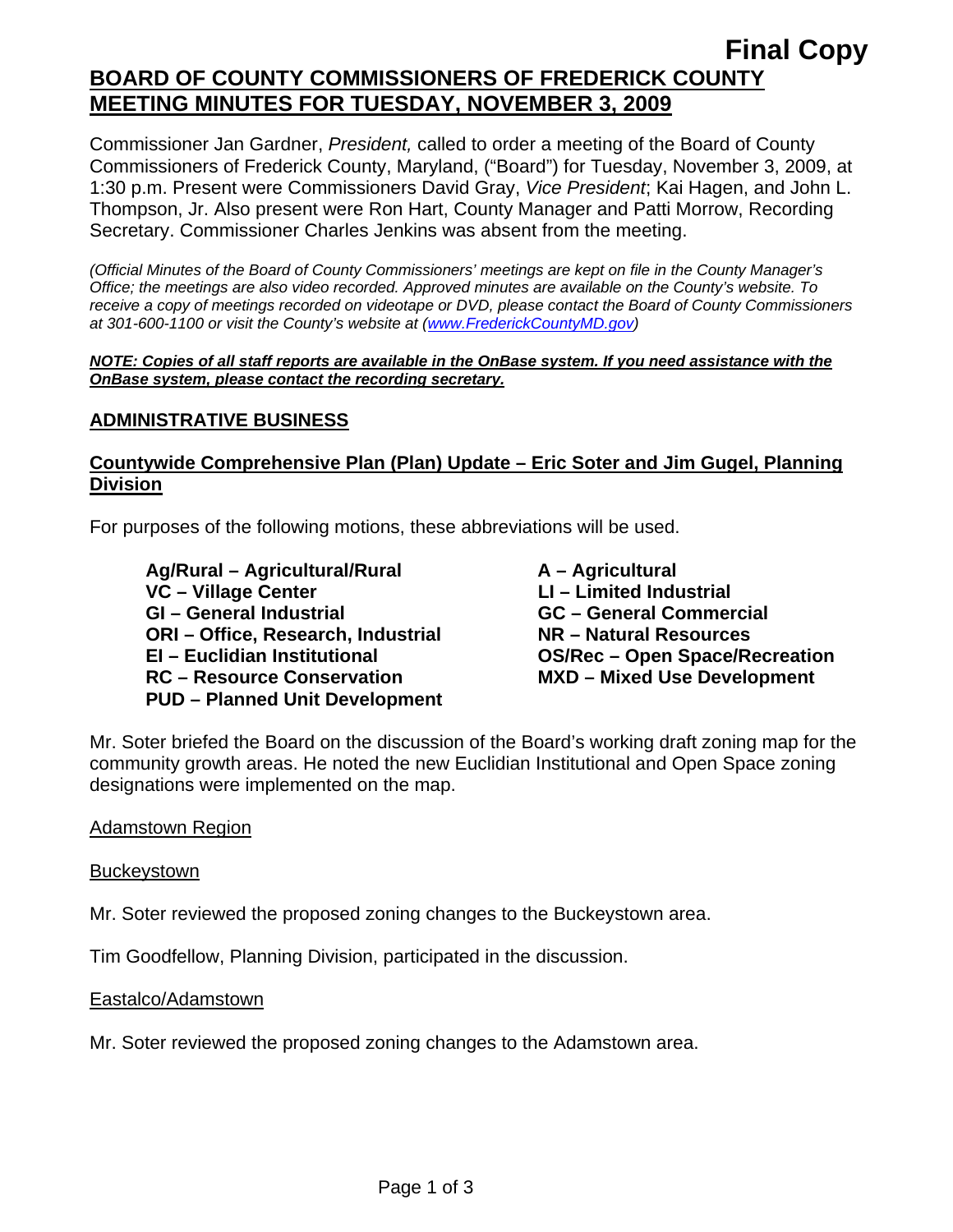## **Final Copy BOARD OF COUNTY COMMISSIONERS OF FREDERICK COUNTY MEETING MINUTES FOR TUESDAY, NOVEMBER 3, 2009**

Commissioner Gray moved to change the zoning on Tax Map 94, Parcel 1 to GI. Commissioner Hagen seconded the motion that passed 3-1 with Commissioner Thompson opposed and Commissioner Jenkins absent.

#### Point of Rocks

Mr. Soter reviewed the proposed zoning changes in the Point of Rocks area.

#### Brunswick Region

Mr. Soter reviewed the proposed zoning changes in the Brunswick area. John Dimitriou, Planning Division, participated in the discussion.

Commissioner Hagen moved to designate Tax Map 83, Parcel 39 (two lots) as Ag/Rural on the land use map and A on the zoning map. Commissioner Gray seconded the motion that passed 4-0 with Commissioner Jenkins absent.

#### Jefferson

Mr. Soter reviewed the proposed changes in the Jefferson area.

#### Frederick Region

#### Ballenger Creek

Mr. Soter reviewed the zoning changes in the Ballenger Creek area.

Commissioner Thompson moved to change the zoning classification from MXD on Tax Map 76, Parcels 460, 107, 108, 568, 336, 337, 109, 500, 567, 499, 504, 505, 338, 431, 413, 563 and 472 to ORI. Commissioner Gray seconded the motion.

(Commissioner Gardner passed the gavel to Commissioner Gray.)

Commissioner Gardner moved to table the motion. Commissioner Hagen seconded the motion that failed 2-2 with Commissioners Gray and Thompson opposed and Commissioner Jenkins absent.

(Commissioner Gray passed the gavel back to Commissioner Gardner.)

The vote on the main motion failed 2-2 with Commissioners Gardner and Hagen opposed and Commissioner Jenkins absent.

Commissioner Thompson moved to change the zoning classification on Tax Map 86, Parcels 53, 54 and 243 (PUD portion of the Griffin property) to A to match the existing land use designation. The motion failed for lack of a second.